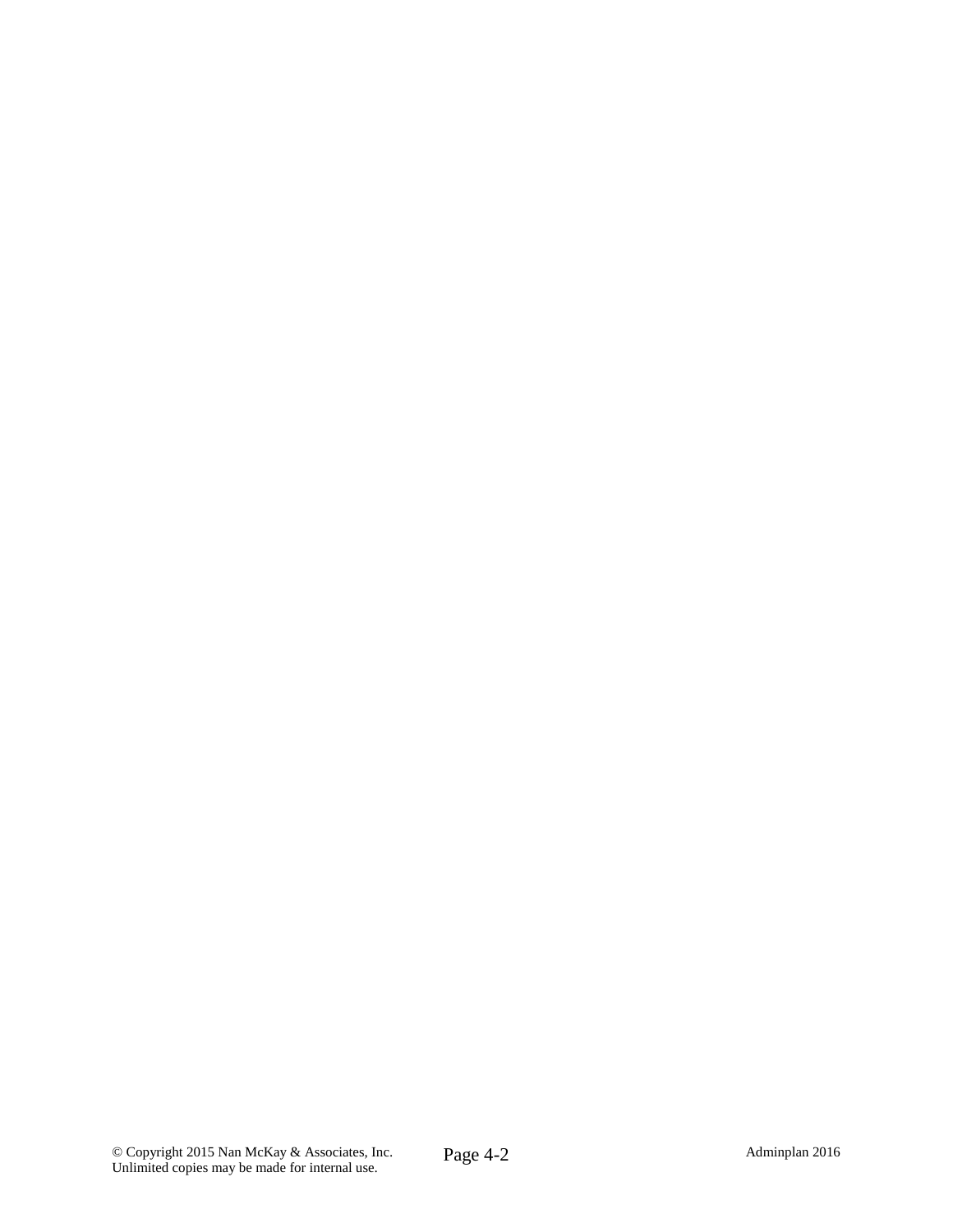# **PART I: THE APPLICATION PROCESS**

### **4-I.A. OVERVIEW**

This part describes the PHA policies for making applications available, accepting applications making preliminary determinations of eligibility, and the placement of applicants on the waiting list. This part also describes the PHA's obligation to ensure the accessibility of the application process to elderly persons, people with disabilities, and people with limited English proficiency (LEP).

## **4-I.B. APPLYING FOR ASSISTANCE [HCV GB, pp. 4-11 – 4-16, Notice PIH 2009-36]**

Any family that wishes to receive HCV assistance must apply for admission to the program. HUD permits the PHA to determine the format and content of HCV applications, as well how such applications will be made available to interested families and how applications will be accepted by the PHA. The PHA must include Form HUD-92006, Supplement to Application for Federally Assisted Housing, as part of the PHA's application.

### PHA Policy

Depending upon the length of time that applicants may need to wait to receive assistance, the PHA may use a one- or two-step application process.

A one-step process will be used when it is expected that a family will be selected from the waiting list within 60 days of the date of application. At application, the family must provide all of the information necessary to establish family eligibility and level of assistance.

A two-step process will be used when it is expected that a family will not be selected from the waiting list for at least 60 days from the date of application. Under the two-step application process, the PHA initially will require families to provide only the information needed to make an initial assessment of the family's eligibility, and to determine the family's placement on the waiting list. The family will be required to provide all of the information necessary to establish family eligibility and level of assistance when the family is selected from the waiting list.

Families may obtain application forms by accessing Klamath Housing Authority's website at klamathhousing.org or contacting the office during normal business hours. Families may also request – by telephone or by mail – that an application be mailed to them via first class mail.

Completed applications must be returned to the PHA by website, mail, fax, or submitted in person during normal business hours. Applications must be complete in order to be accepted by the PHA for processing. If an application is incomplete, the PHA will notify the family of the additional information required.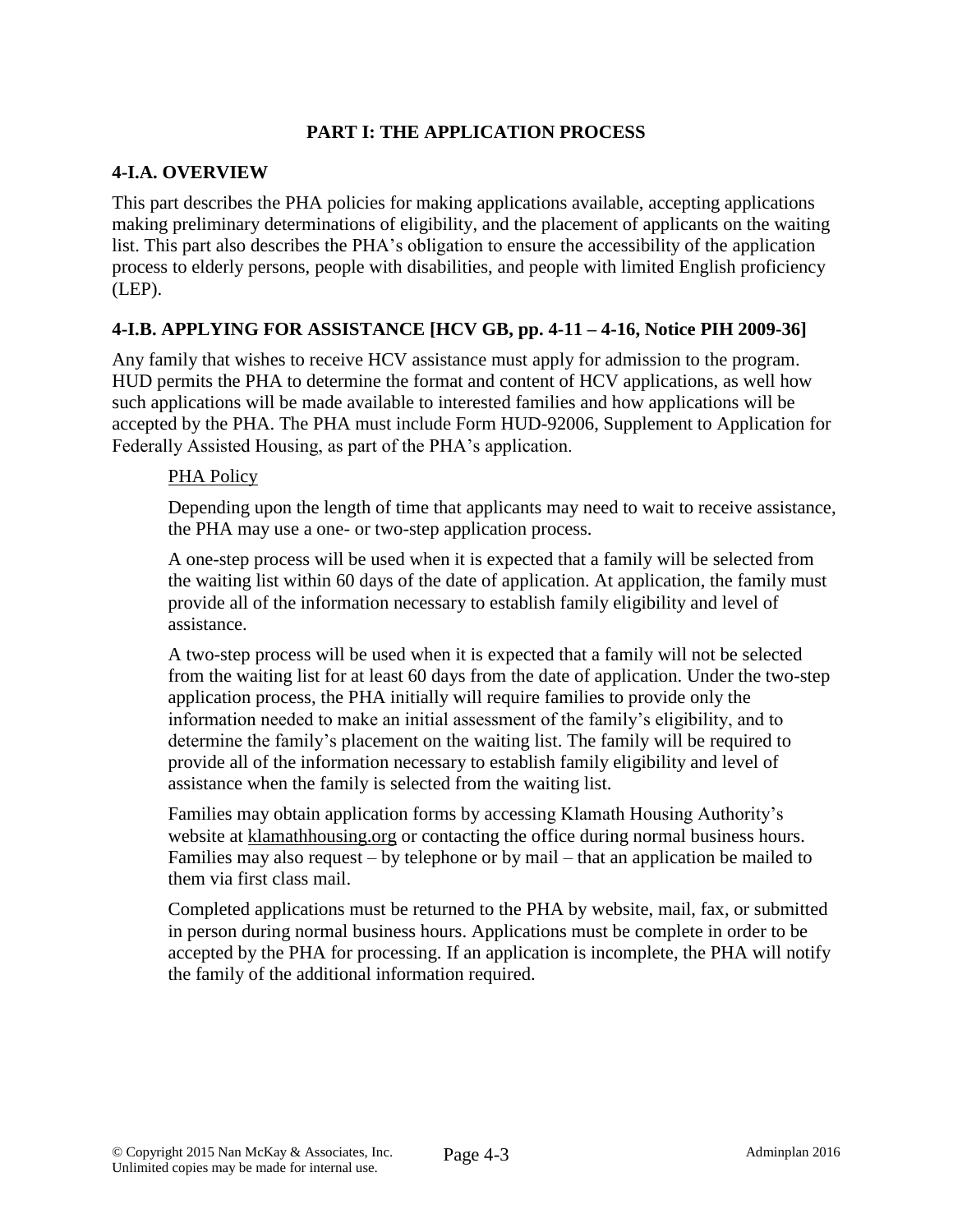# **4-I.C. ACCESSIBILITY OF THE APPLICATION PROCESS**

# **Elderly and Disabled Populations [24 CFR 8 and HCV GB, pp. 4-11 – 4-13]**

The PHA must take steps to ensure that the application process is accessible to those people who might have difficulty complying with the normal, standard PHA application process. This could include people with disabilities, certain elderly individuals, as well as persons with limited English proficiency (LEP). The PHA must provide reasonable accommodation to the needs of individuals with disabilities. The application-taking facility and the application process must be fully accessible, or the PHA must provide an alternate approach that provides full access to the application process. Chapter 2 provides a full discussion of the PHA's policies related to providing reasonable accommodations for people with disabilities.

# **Limited English Proficiency**

PHAs are required to take reasonable steps to ensure equal access to their programs and activities by persons with limited English proficiency [24 CFR 1]. Chapter 2 provides a full discussion on the PHA's policies related to ensuring access to people with limited English proficiency (LEP).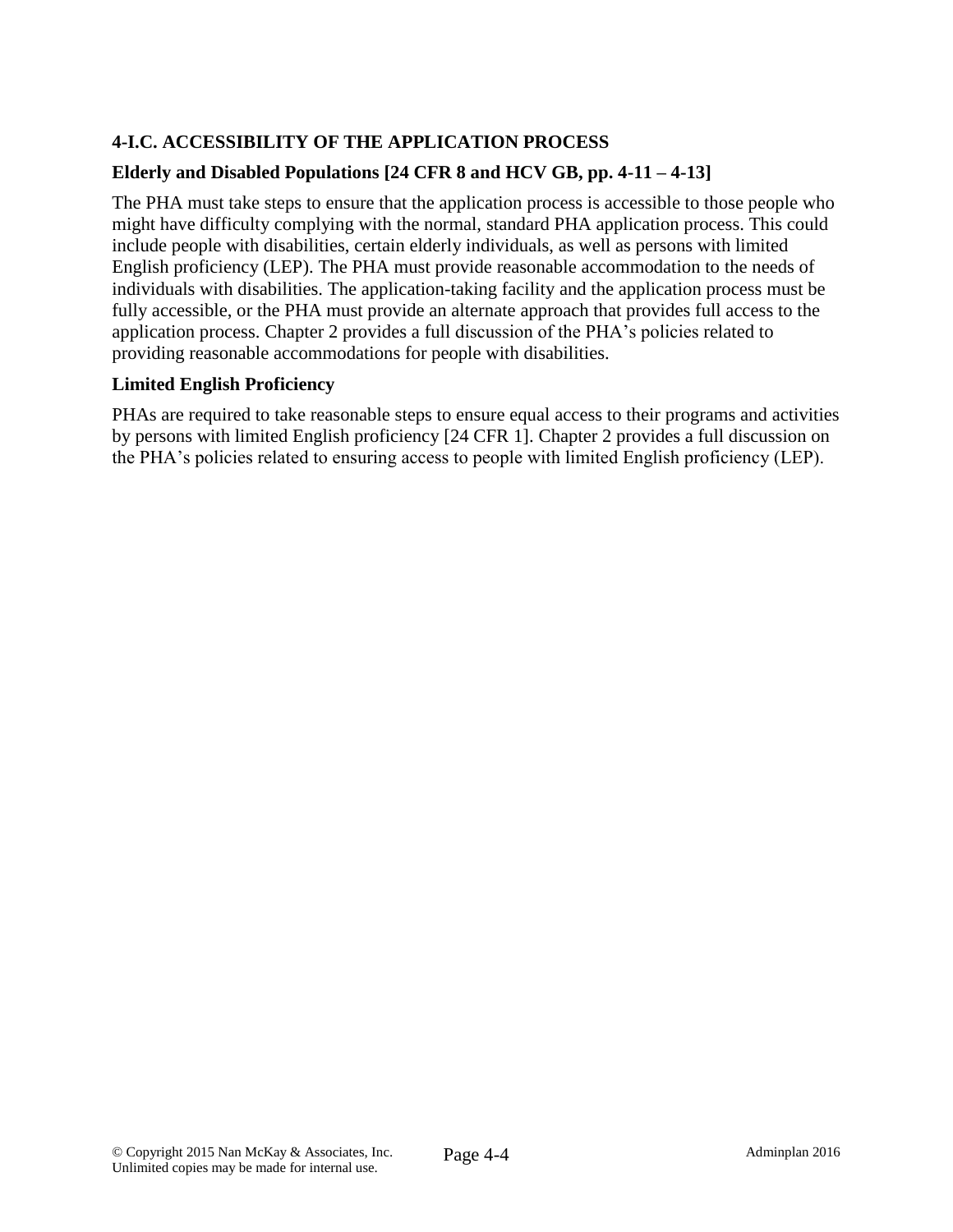# **4-I.D. PLACEMENT ON THE WAITING LIST**

The PHA must review each complete application received and make a preliminary assessment of the family's eligibility. The PHA must accept applications from families for whom the list is open unless there is good cause for not accepting the application (such as denial of assistance) for the grounds stated in the regulations [24 CFR 982.206(b)(2)]. Where the family is determined to be ineligible, the PHA must notify the family in writing [24 CFR 982.201(f)]. Where the family is not determined to be ineligible, the family will be placed on a waiting list of applicants.

No applicant has a right or entitlement to be listed on the waiting list, or to any particular position on the waiting list [24 CFR 982.202(c)].

### **Ineligible for Placement on the Waiting List**

### PHA Policy

If the PHA can determine from the information provided that a family is ineligible, the family will not be placed on the waiting list. Where a family is determined to be ineligible, the PHA will send written notification of the ineligibility determination within 10 business days of receiving a complete application. The notice will specify the reasons for ineligibility, and will inform the family of its right to request an informal review and explain the process for doing so (see Chapter 16).

### **Eligible for Placement on the Waiting List**

### PHA Policy

Within 10 business days of applying, an applicant may access the waiting list at klamathhousing.org to see their status.

Placement on the waiting list does not indicate that the family is, in fact, eligible for assistance. A final determination of eligibility will be made when the family is selected from the waiting list.

Applicants will be placed on the waiting list according to any preference(s) for which they qualify, and the date and time their complete application is received by the PHA.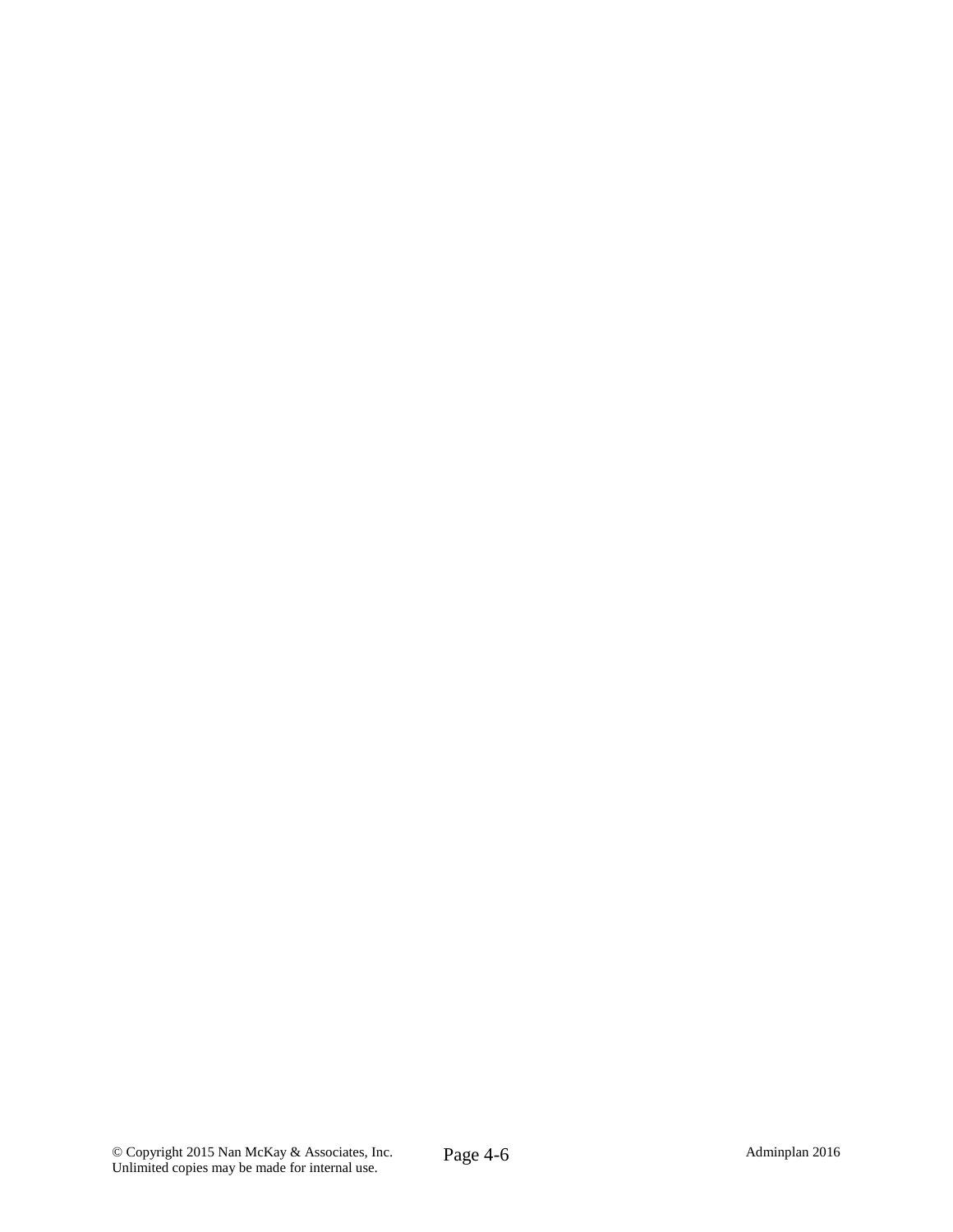# **PART II: MANAGING THE WAITING LIST**

## **4-II.A. OVERVIEW**

The PHA must have policies regarding various aspects of organizing and managing the waiting list of applicant families. This includes opening the list to new applicants, closing the list to new applicants, notifying the public of waiting list openings and closings, updating waiting list information, purging the list of families that are no longer interested in or eligible for assistance, as well as conducting outreach to ensure a sufficient number of applicants.

In addition, HUD imposes requirements on how a PHA may structure its waiting list and how families must be treated if they apply for assistance from a PHA that administers more than one assisted housing program.

## **4-II.B. ORGANIZATION OF THE WAITING LIST [24 CFR 982.204 and 205]**

The PHA's HCV waiting list must be organized in such a manner to allow the PHA to accurately identify and select families for assistance in the proper order, according to the admissions policies described in this plan.

The waiting list must contain the following information for each applicant listed:

- Applicant name;
- Family unit size;
- Date and time of application;
- Qualification for any local preference;
- Racial or ethnic designation of the head of household.

HUD requires the PHA to maintain a single waiting list for the HCV program unless it serves more than one county or municipality. Such PHAs are permitted, but not required, to maintain a separate waiting list for each county or municipality served.

#### PHA Policy

The PHA will maintain separate waiting lists for the Klamath County HCV program and for the Lake County HCV program.

HUD directs that a family that applies for assistance from the HCV program must be offered the opportunity to be placed on the waiting list for any public housing, project-based voucher or moderate rehabilitation program the PHA operates if 1) the other programs' waiting lists are open, and 2) the family is qualified for the other programs.

HUD permits, but does not require, that PHAs maintain a single merged waiting list for their public housing, Section 8, and other subsidized housing programs.

A family's decision to apply for, receive, or refuse other housing assistance must not affect the family's placement on the HCV waiting list, or any preferences for which the family may qualify.

## PHA Policy

The PHA will not merge the HCV waiting list with the waiting list for any other program the PHA operates.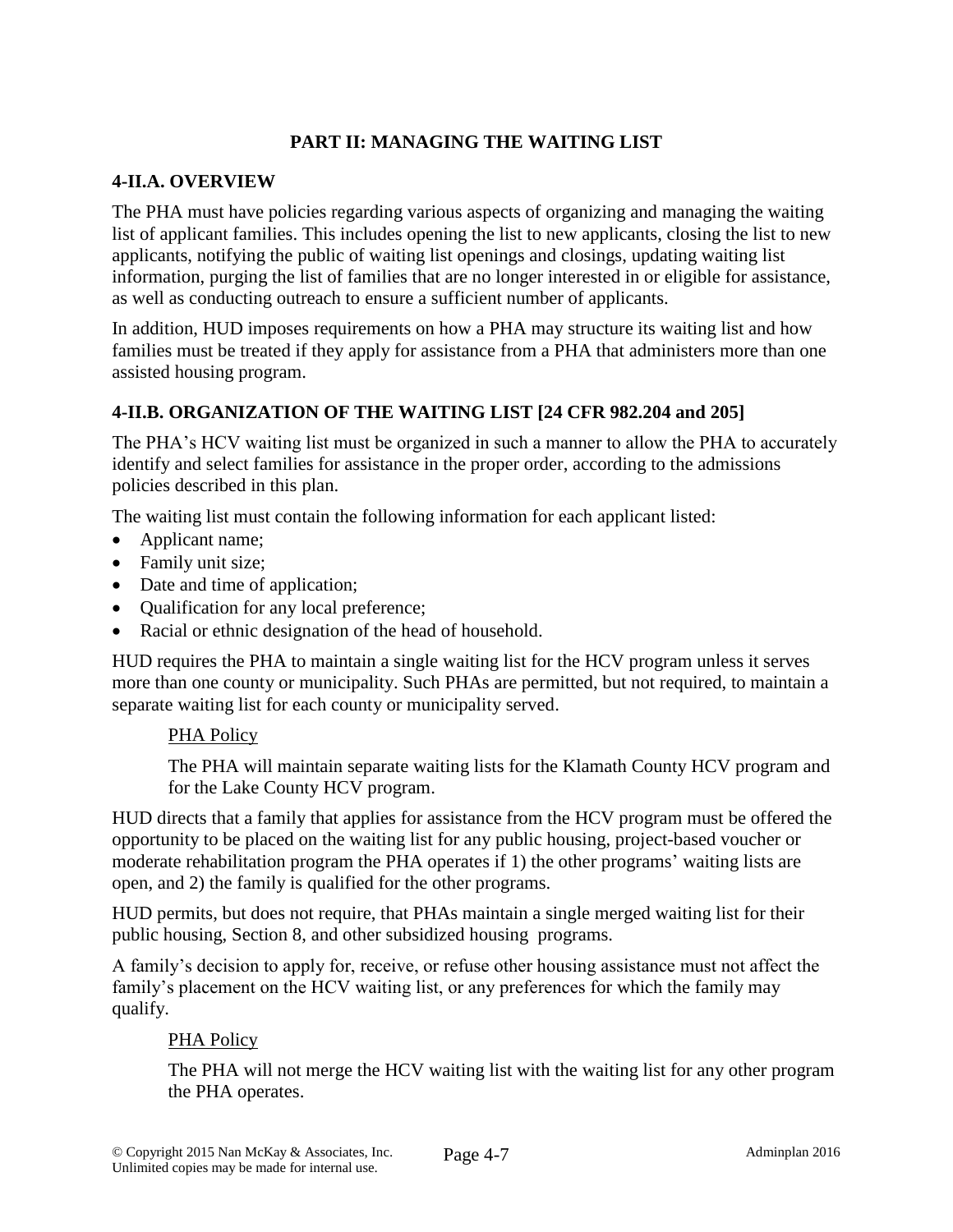# **4-II.C. OPENING AND CLOSING THE WAITING LIST [24 CFR 982.206]**

### **Closing the Waiting List**

A PHA is permitted to close the waiting list if it has an adequate pool of families to use its available HCV assistance. Alternatively, the PHA may elect to continue to accept applications only from certain categories of families that meet particular preferences or funding criteria.

## PHA Policy

The PHA will close the waiting list when the estimated waiting period for housing assistance for applicants on the list reaches 24 months for the most current applicants. Where the PHA has particular preferences or funding criteria that require a specific category of family, the PHA may elect to continue to accept applications from these applicants while closing the waiting list to others.

#### **Reopening the Waiting List**

If the waiting list has been closed, it cannot be reopened until the PHA publishes a notice in local newspapers of general circulation, minority media, and other suitable media outlets. The notice must comply with HUD fair housing requirements and must specify who may apply, and where and when applications will be received.

#### PHA Policy

The PHA will announce the reopening of the waiting list at least 10 business days prior to the date applications will first be accepted. If the list is only being reopened for certain categories of families, this information will be contained in the notice.

The PHA will give public notice by publishing the relevant information in suitable media outlets including, but not limited to:

Herald & News and Examiner newspapers All local radio stations, including Spanish stations if they exist All local TV stations Social service agencies (i.e. DHS, Spokes, KLCAS, KBBH, OHDC)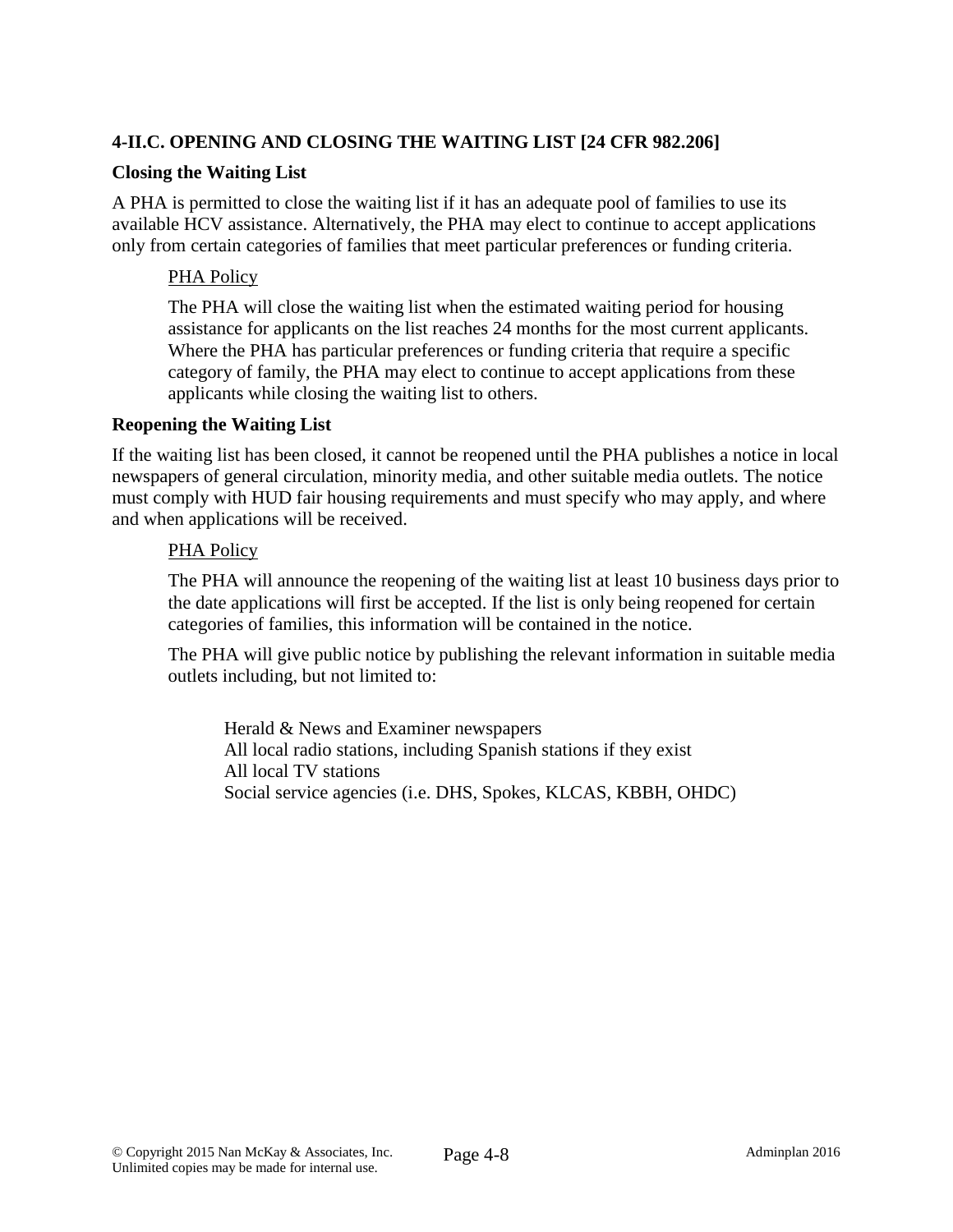# **4-II.D. FAMILY OUTREACH [HCV GB, pp. 4-2 to 4-4]**

The PHA must conduct outreach as necessary to ensure that the PHA has a sufficient number of applicants on the waiting list to use the HCV resources it has been allotted.

Because HUD requires the PHA to admit a specified percentage of extremely low-income families to the program (see Chapter 4, Part III), the PHA may need to conduct special outreach to ensure that an adequate number of such families apply for assistance [HCV GB, p. 4-20 to 4-21].

PHA outreach efforts must comply with fair housing requirements. This includes:

- Analyzing the housing market area and the populations currently being served to identify underserved populations
- Ensuring that outreach efforts are targeted to media outlets that reach eligible populations that are underrepresented in the program
- Avoiding outreach efforts that prefer or exclude people who are members of a protected class

PHA outreach efforts must be designed to inform qualified families about the availability of assistance under the program. These efforts may include, as needed, any of the following activities:

- Submitting press releases to local newspapers, including minority newspapers
- Developing informational materials and flyers to distribute to other agencies
- Providing application forms to other public and private agencies that serve the low income population
- Developing partnerships with other organizations that serve similar populations, including agencies that provide services for persons with disabilities

#### PHA Policy

The PHA will monitor the characteristics of the population being served and the characteristics of the population as a whole in the PHA's jurisdiction. Targeted outreach efforts will be undertaken if a comparison suggests that certain populations are being underserved.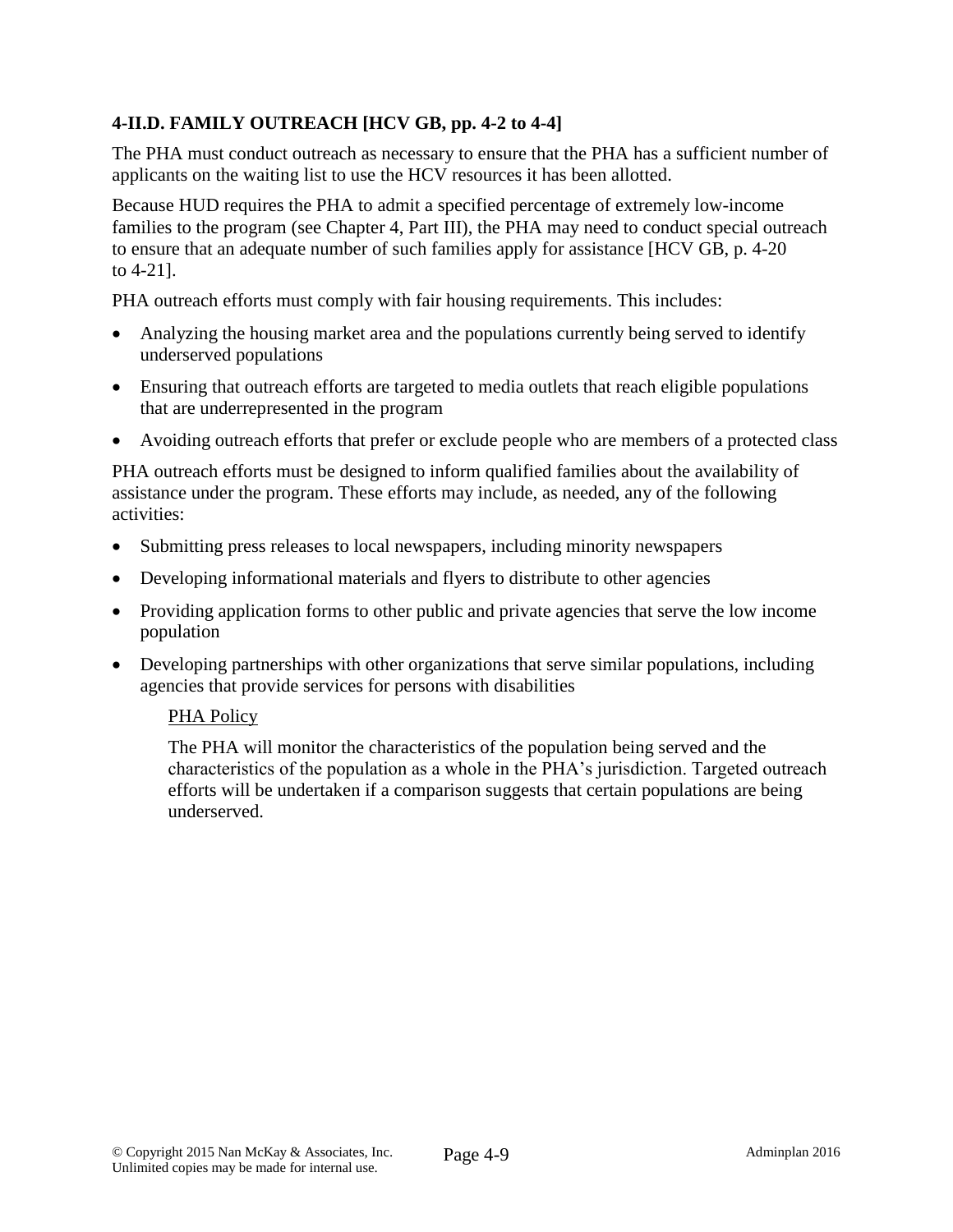## **4-II.E. REPORTING CHANGES IN FAMILY CIRCUMSTANCES**

### PHA Policy

While the family is on the waiting list, the family must immediately inform the PHA of changes in contact information, including current residence, mailing address, and phone number. The changes must be submitted in writing.

# **4-II.F. UPDATING THE WAITING LIST [24 CFR 982.204]**

HUD requires the PHA to establish policies to use when removing applicant names from the waiting list.

### **Purging the Waiting List**

The decision to withdraw an applicant family that includes a person with disabilities from the waiting list is subject to reasonable accommodation. If the applicant did not respond to a PHA request for information or updates, and the PHA determines that the family did not respond because of the family member's disability, the PHA must reinstate the applicant family to their former position on the waiting list [24 CFR 982.204(c)(2)].

#### PHA Policy

The waiting list will be updated annually to ensure that all applicants and applicant information is current and timely.

To update the waiting list, the PHA will send an update request via first class mail to each family on the waiting list to determine whether the family continues to be interested in, and to qualify for, the program. This update request will be sent to the last address that the PHA has on record for the family. The update request will provide a deadline by which the family must respond and will state that failure to respond will result in the applicant's name being removed from the waiting list.

The family's response must be in writing and may be delivered in person, by mail, or by fax. Responses should be postmarked or received by the PHA not later than 15 business days from the date of the PHA letter.

If the family fails to respond within 15 business days, the family will be removed from the waiting list without further notice.

If the notice is returned by the post office with no forwarding address, the applicant will be removed from the waiting list without further notice.

If the notice is returned by the post office with a forwarding address, the notice will be resent to the address indicated. The family will have 15 business days to respond from the date the letter was re-sent.

If a family is removed from the waiting list for failure to respond, the PHA may reinstate the family if it is determined that the lack of response was due to PHA error, or to circumstances beyond the family's control.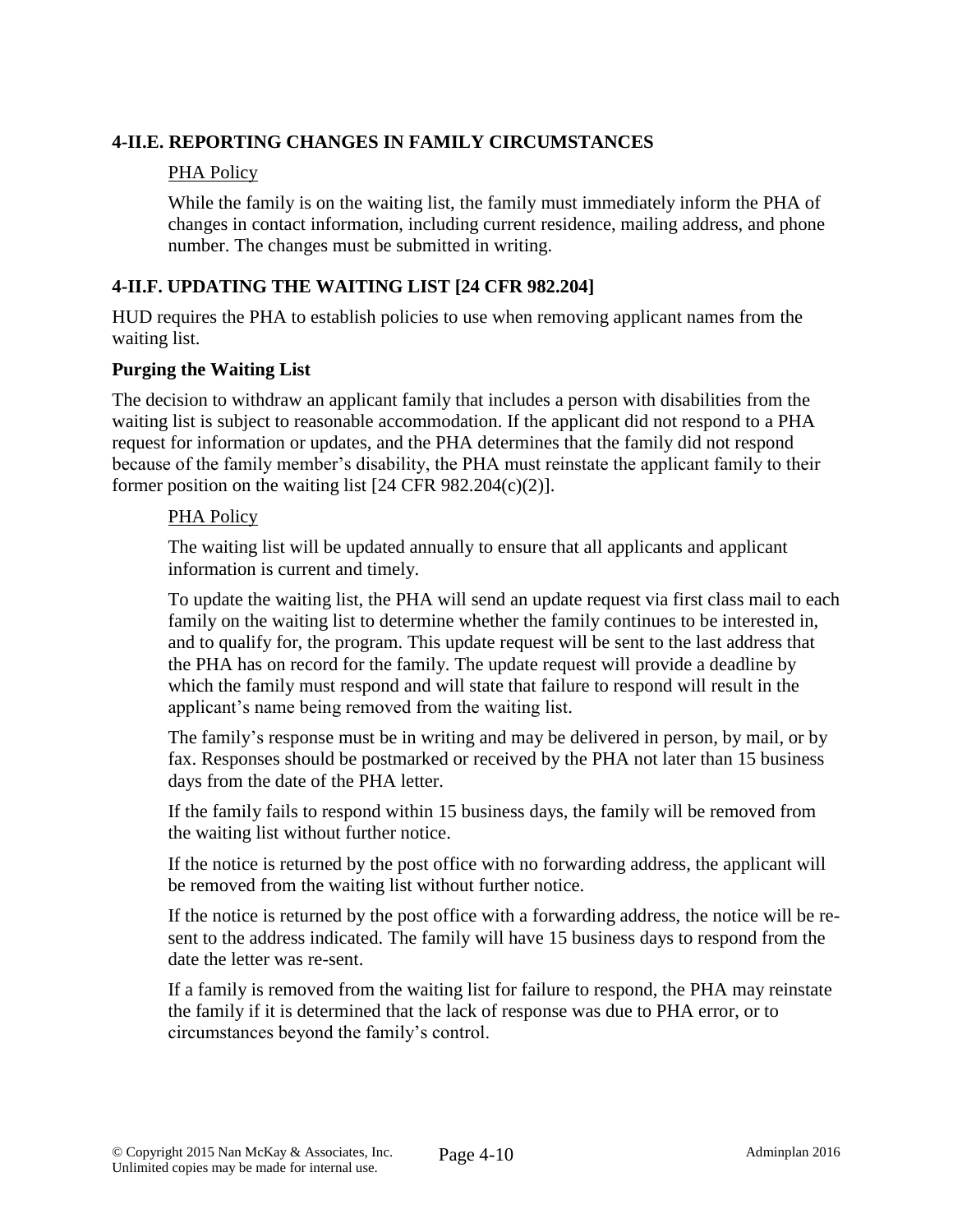## **Removal from the Waiting List**

#### PHA Policy

If at any time an applicant family is on the waiting list, the PHA determines that the family is not eligible for assistance (see Chapter 3), the family will be removed from the waiting list.

If a family is removed from the waiting list because the PHA has determined the family is not eligible for assistance, a notice will be sent to the family's address of record as well as to any alternate address provided on the initial application. The notice will state the reasons the family was removed from the waiting list and will inform the family how to request an informal review regarding the PHA's decision (see Chapter 16) [24 CFR 982.201(f)].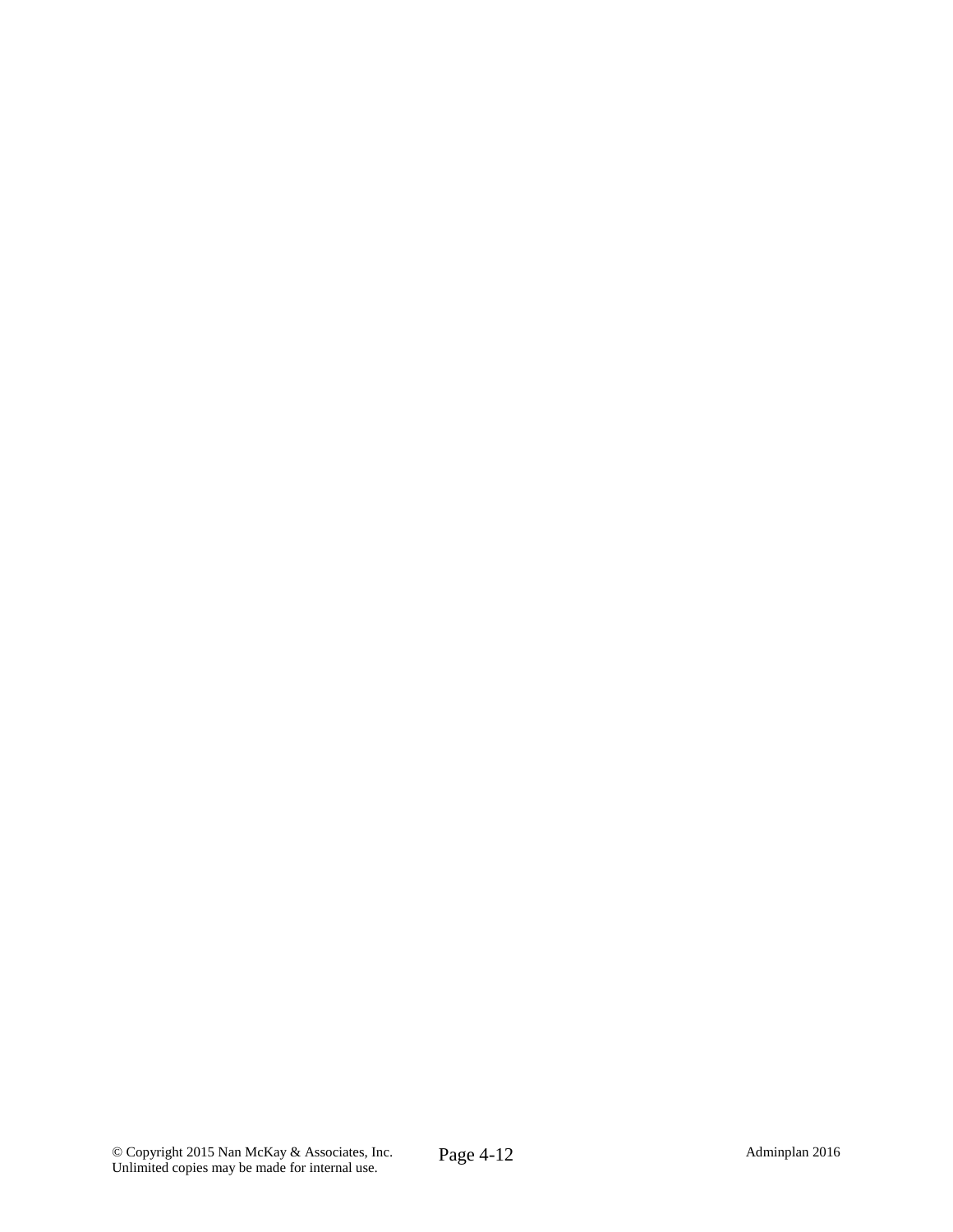# **PART III: SELECTION FOR HCV ASSISTANCE**

## **4-III.A. OVERVIEW**

As vouchers become available, families on the waiting list must be selected for assistance in accordance with the policies described in this part.

The order in which families are selected from the waiting list depends on the selection method chosen by the PHA and is impacted in part by any selection preferences for which the family qualifies. The availability of targeted funding also may affect the order in which families are selected from the waiting list.

The PHA must maintain a clear record of all information required to verify that the family is selected from the waiting list according to the PHA's selection policies [24 CFR 982.204(b) and 982.207(e)].

## **4-III.B. SELECTION AND HCV FUNDING SOURCES**

### **Special Admissions [24 CFR 982.203]**

HUD may award funding for specifically-named families living in specified types of units (e.g., a family that is displaced by demolition of public housing; a non-purchasing family residing in a HOPE 1 or 2 projects). In these cases, the PHA may admit such families whether or not they are on the waiting list, and, if they are on the waiting list, without considering the family's position on the waiting list. These families are considered non-waiting list selections. The PHA must maintain records showing that such families were admitted with special program funding.

## **Targeted Funding [24 CFR 982.204(e)]**

HUD may award a PHA funding for a specified category of families on the waiting list. The PHA must use this funding only to assist the families within the specified category. In order to assist families within a targeted funding category, the PHA may skip families that do not qualify within the targeted funding category. Within this category of families, the order in which such families are assisted is determined according to the policies provided in Section 4-III.C.

#### PHA Policy

The PHA administers the following types of targeted funding:

#### *None*

## **Regular HCV Funding**

Regular HCV funding may be used to assist any eligible family on the waiting list. Families are selected from the waiting list according to the policies provided in Section 4-III.C.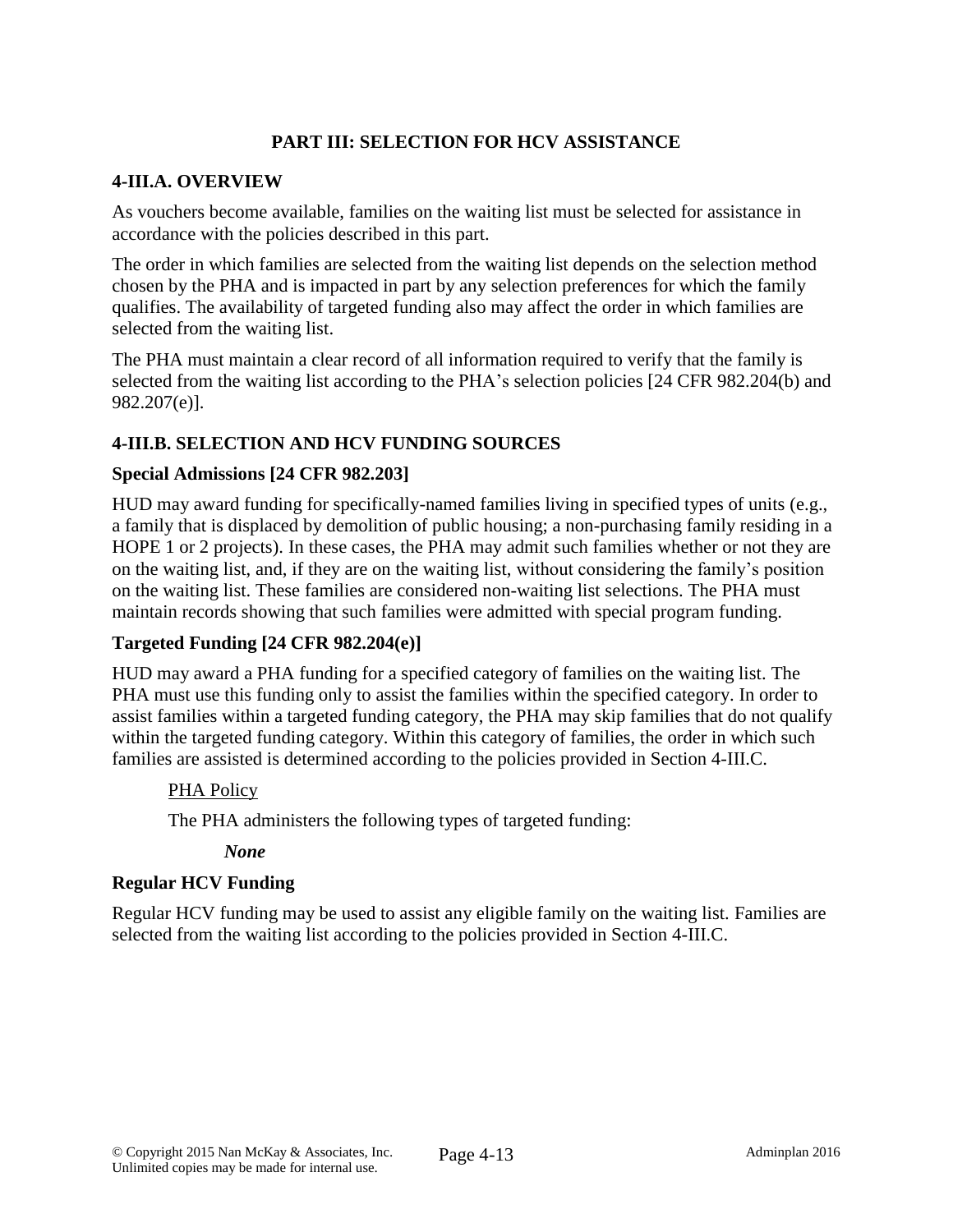# **4-III.C. SELECTION METHOD**

PHAs must describe the method for selecting applicant families from the waiting list, including the system of admission preferences that the PHA will use [24 CFR 982.202(d)].

## **Local Preferences [24 CFR 982.207; HCV p. 4-16]**

PHAs are permitted to establish local preferences, and to give priority to serving families that meet those criteria. HUD specifically authorizes and places restrictions on certain types of local preferences. HUD also permits the PHA to establish other local preferences, at its discretion. Any local preferences established must be consistent with the PHA plan and the consolidated plan, and must be based on local housing needs and priorities that can be documented by generally accepted data sources.

### PHA Policy

The PHA will offer a preference to any family that has been terminated from its HCV program due to insufficient program funding.

The PHA will offer a preference to any family who is being or has been involuntarily displaced within the last 6 months from federally assisted housing.

The PHA will offer a preference to any family who has established residency, or is working, or is hired to work in Klamath or Lake County at time of application and eligibility consideration. If applicant resides outside of Klamath or Lake county at the time of application and then moves to or is hired to work in Klamath or Lake county, the original application with the out of area address will be terminated and a new application must be submitted in order to receive the local preference. Residency preference will be verified at eligibility consideration.

## **Income Targeting Requirement [24 CFR 982.201(b)(2)]**

HUD requires that extremely low-income (ELI) families make up at least 75 percent of the families admitted to the HCV program during the PHA's fiscal year. ELI families are those with annual incomes at or below the federal poverty level or 30 percent of the area median income, whichever number is higher. To ensure this requirement is met, a PHA may skip non-ELI families on the waiting list in order to select an ELI family.

Low-income families admitted to the program that are "continuously assisted" under the 1937 Housing Act [24 CFR 982.4(b)], as well as low-income or moderate-income families admitted to the program that are displaced as a result of the prepayment of the mortgage or voluntary termination of an insurance contract on eligible low-income housing, are not counted for income targeting purposes  $[24 \text{ CFR } 982.201(b)(2)(v)].$ 

## PHA Policy

The PHA will monitor progress in meeting the income targeting requirement throughout the fiscal year. Extremely low-income families will be selected ahead of other eligible families on an as-needed basis to ensure the income targeting requirement is met.

If a current Public Housing tenant is displaced due to unavailable Public Housing units the family will be offered a Housing Choice Voucher.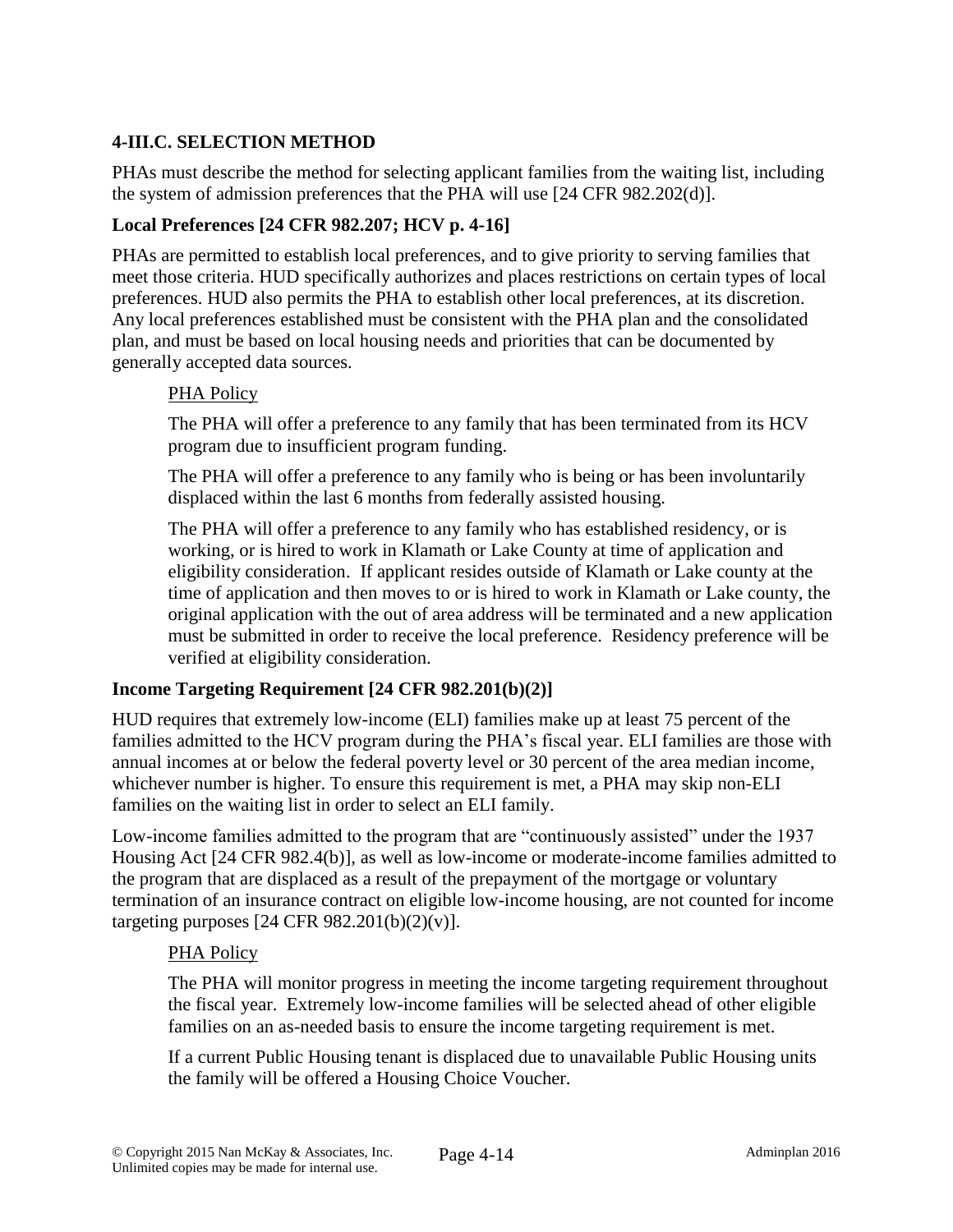## **Order of Selection**

The PHA system of preferences may select families based on local preferences according to the date and time of application or by a random selection process (lottery) [24 CFR 982.207(c)]. If a PHA does not have enough funding to assist the family at the top of the waiting list, it is not permitted to skip down the waiting list to a family that it can afford to subsidize when there are not sufficient funds to subsidize the family at the top of the waiting list [24 CFR 982.204(d) and (e)].

### PHA Policy

Families will be selected from the waiting list based on the targeted funding or selection preference(s) for which they qualify, and in accordance with the PHA's hierarchy of preferences, if applicable. Within each targeted funding or preference category, families will be selected on a first-come, first-served basis according to the date and time their complete application is received by the PHA. Documentation will be maintained by the PHA as to whether families on the list qualify for and are interested in targeted funding. If a higher placed family on the waiting list is not qualified or not interested in targeted funding, there will be a notation maintained so that the PHA does not have to ask higher placed families each time targeted selections are made.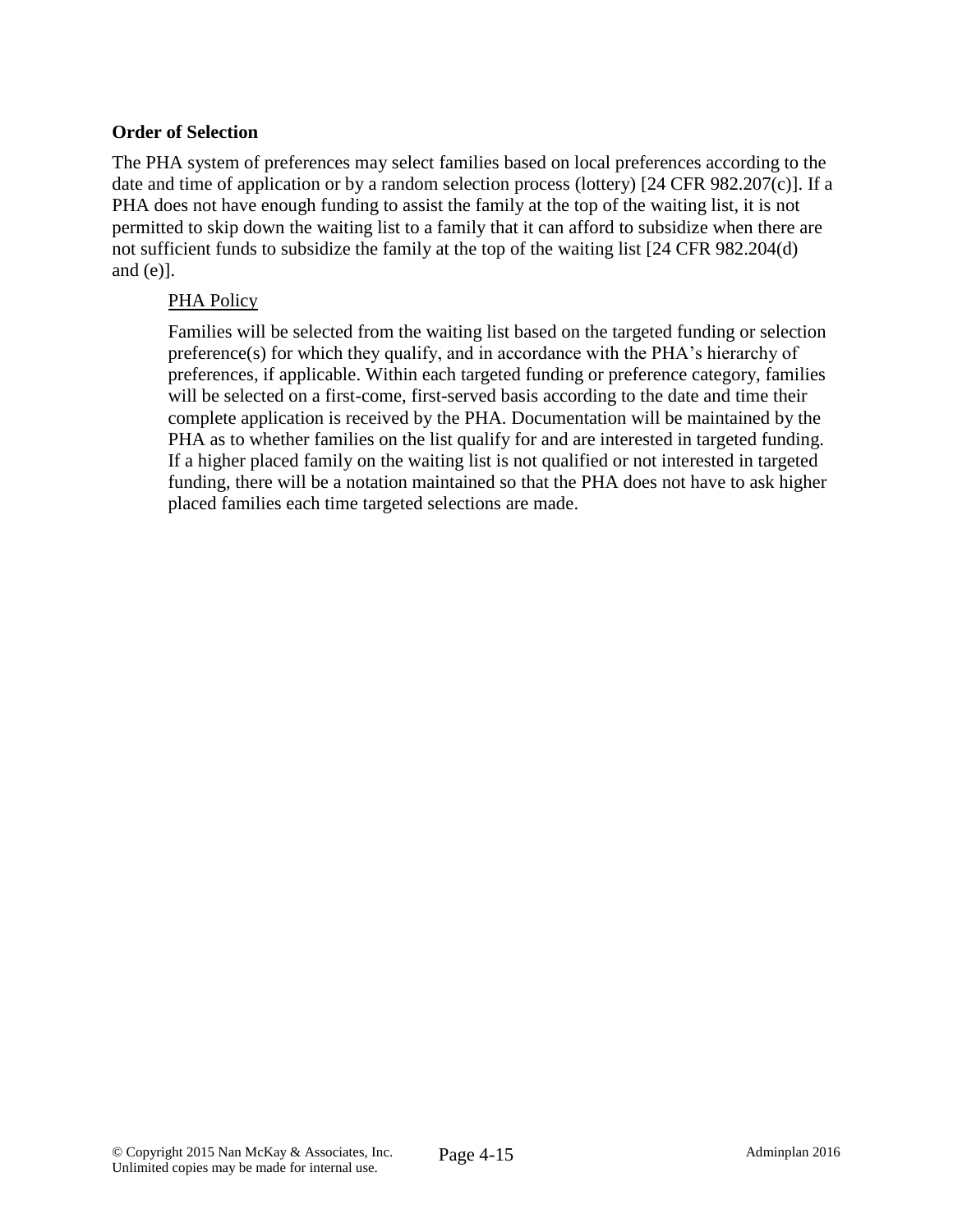## **4-III.D. NOTIFICATION OF SELECTION**

When a family has been selected from the waiting list, the PHA must notify the family [24 CFR 982.554(a)].

#### PHA Policy

The PHA will notify the family by first class mail when it is selected from the waiting list. The notice will inform the family of the following:

Date, time, and location of the scheduled application interview, including any procedures for rescheduling the interview

Who is required to attend the interview

All documents that must be provided at the interview, including information about what constitutes acceptable documentation

If a notification letter is returned to the PHA with no forwarding address, the family will be removed from the waiting list.

## **4-III.E. THE APPLICATION INTERVIEW**

HUD recommends that the PHA obtain the information and documentation needed to make an eligibility determination though a face-to-face interview with a PHA representative [HCV GB, pg. 4-16]. Being invited to attend an interview does not constitute admission to the program.

Assistance cannot be provided to the family until all SSN documentation requirements are met. However, if the PHA determines that an applicant family is otherwise eligible to participate in the program, the family may retain its place on the waiting list for a period of time determined by the PHA [Notice PIH 2012-10].

Reasonable accommodation must be made for persons with disabilities who are unable to attend an interview due to their disability.

#### PHA Policy

Families selected from the waiting list are required to participate in an eligibility interview.

The head of household and the spouse/cohead will be strongly encouraged to attend the interview together. However, either the head of household or the spouse/cohead may attend the interview on behalf of the family. Verification of information pertaining to adult members of the household not present at the interview will not begin until signed release forms are returned to the PHA.

The head of household or spouse/cohead must provide acceptable documentation of legal identity. (Chapter 7 provides a discussion of proper documentation of legal identity.) If the family representative does not provide the required documentation at the time of the interview, he or she will be required to provide it within 10 business days.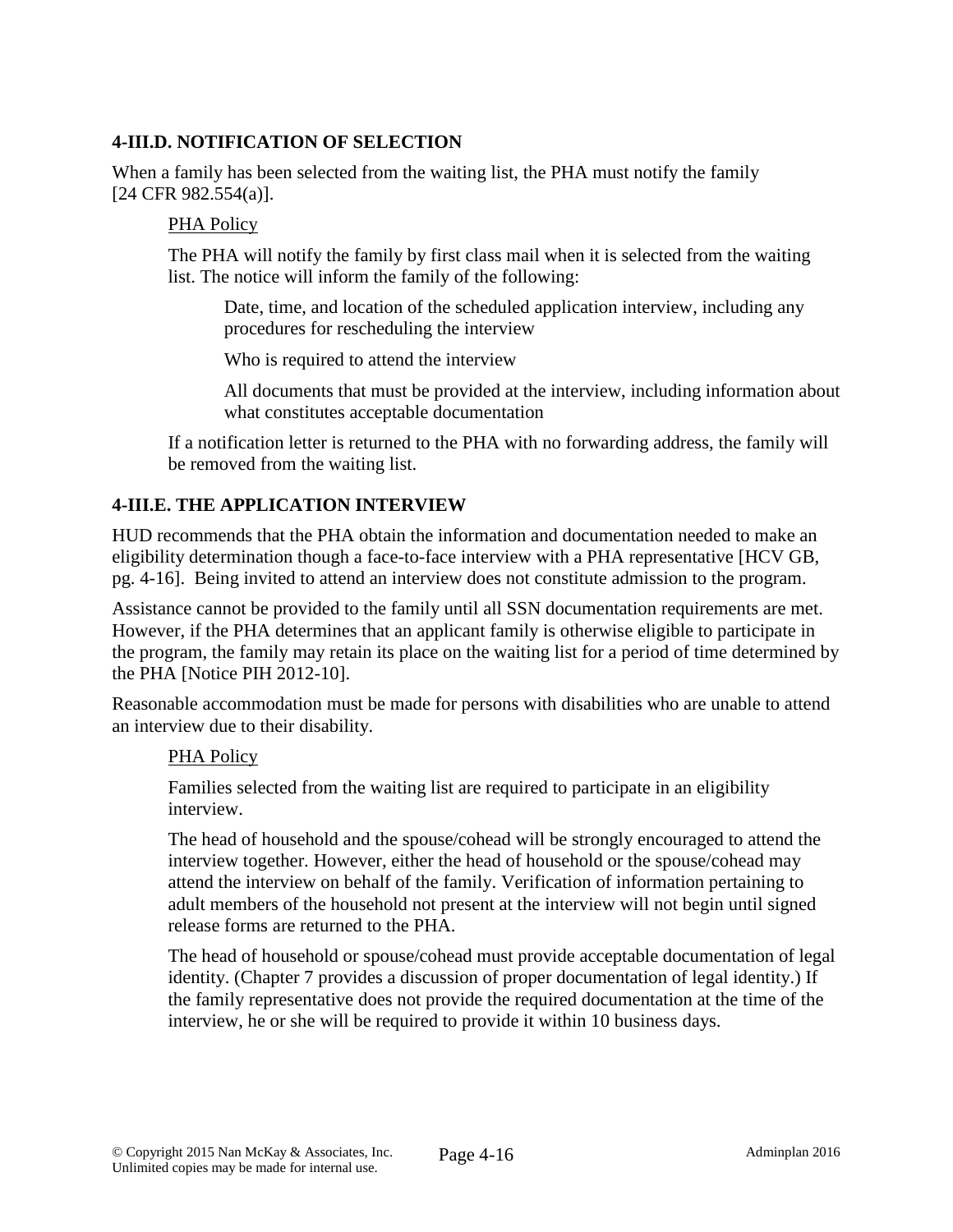Pending disclosure and documentation of social security numbers, the PHA will allow the family to retain its place on the waiting list for *10 business days*. If not all household members have disclosed their SSNs at the next time the PHA is issuing vouchers, the PHA will issue a voucher to the next eligible applicant family on the waiting list.

The family must provide the information necessary to establish the family's eligibility and determine the appropriate level of assistance, as well as completing required forms, providing required signatures, and submitting required documentation. If any materials are missing, the PHA will provide the family with a written list of items that must be submitted.

Any required documents or information that the family is unable to provide at the interview must be provided within 10 business days of the interview (Chapter 7 provides details about longer submission deadlines for particular items, including documentation of eligible noncitizen status). If the family is unable to obtain the information or materials within the required time frame, the family may request an extension. If the required documents and information are not provided within the required time frame (plus any extensions), the family will be sent a notice of denial (See Chapter 3).

An advocate, interpreter, or other assistant may assist the family with the application and the interview process.

Interviews will be conducted in English. For limited English proficient (LEP) applicants, the PHA will provide translation services in accordance with the PHA's LEP plan.

If the family is unable to attend a scheduled interview, the family should contact the PHA 48 hours in advance of the interview to schedule a new appointment. An interview will only be rescheduled once. In all circumstances, if a family does not attend a scheduled interview, the PHA will deny assistance based on the family's failure to supply information needed to determine eligibility. A notice of denial will be issued in accordance with policies contained in Chapter 3. Applicants may request an informal review if they believe they have good cause.